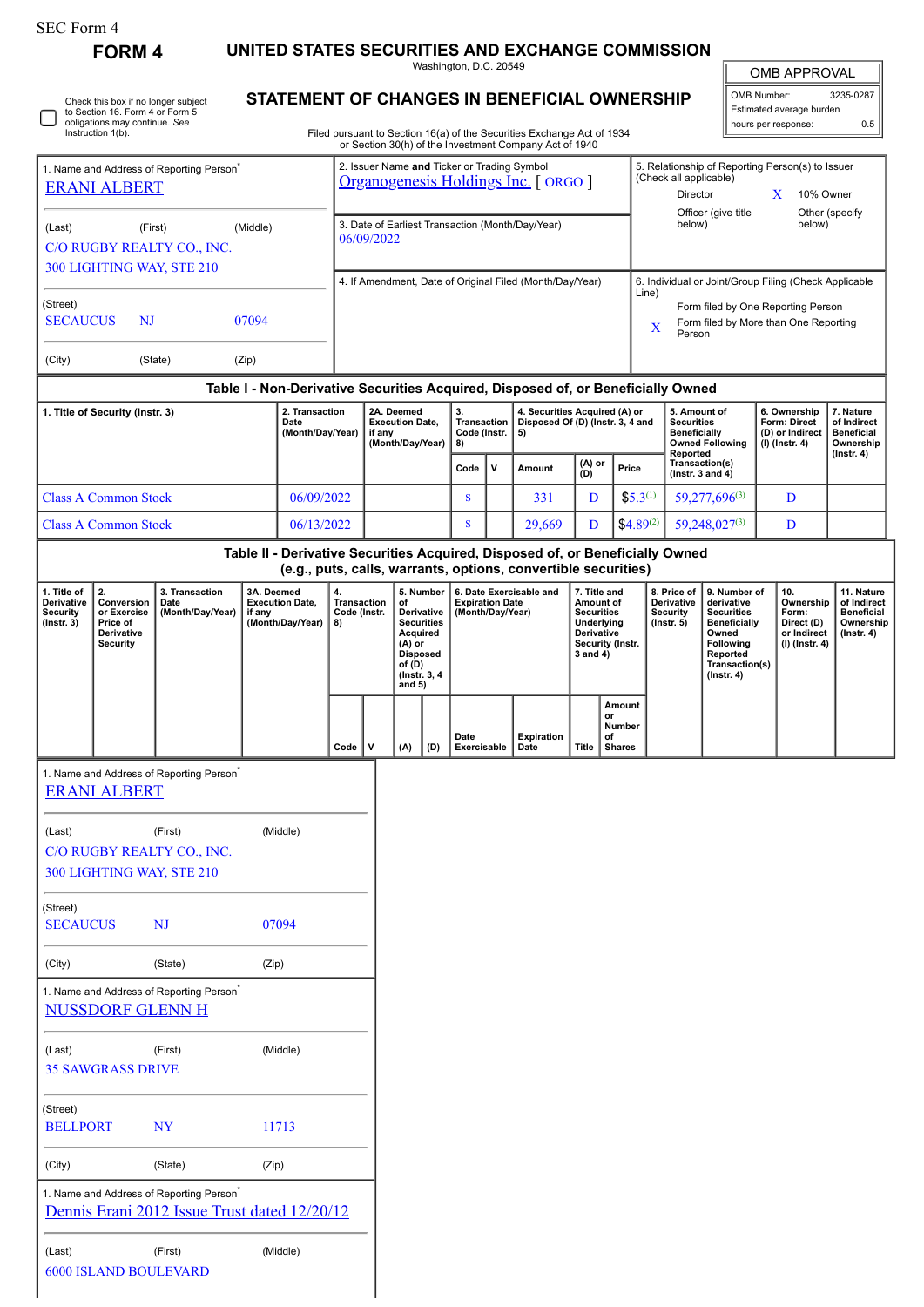| <b>APT. 2502</b>                                                                    |                                                   |          |  |  |
|-------------------------------------------------------------------------------------|---------------------------------------------------|----------|--|--|
| (Street)<br><b>AVENTURA</b>                                                         | FL                                                | 33160    |  |  |
| (City)                                                                              | (State)                                           | (Zip)    |  |  |
| 1. Name and Address of Reporting Person <sup>®</sup><br>Ades Alan A.                |                                                   |          |  |  |
| (Last)<br>C/O RUGBY REALTY CO., INC.<br><b>300 LIGHTING WAY</b>                     | (First)                                           | (Middle) |  |  |
| (Street)<br><b>SECAUCUS</b>                                                         | NJ                                                | 07094    |  |  |
| (City)                                                                              | (State)                                           | (Zip)    |  |  |
| 1. Name and Address of Reporting Person <sup>®</sup><br><u>Organo PFG LLC</u>       |                                                   |          |  |  |
| (Last)<br>C/O RUGBY REALTY CO., INC.<br><b>300 LIGHTING WAY</b>                     | (First)                                           | (Middle) |  |  |
| (Street)<br><b>SECAUCUS</b>                                                         | NJ                                                | 07094    |  |  |
| (City)                                                                              | (State)                                           | (Zip)    |  |  |
| 1. Name and Address of Reporting Person <sup>®</sup><br><b>Organo Investors LLC</b> |                                                   |          |  |  |
| (Last)<br>C/O RUGBY REALTY CO., INC.<br><b>300 LIGHTING WAY</b>                     | (First)                                           | (Middle) |  |  |
| (Street)<br><b>SECAUCUS</b>                                                         | NJ                                                | 07094    |  |  |
| (City)                                                                              | (State)                                           | (Zip)    |  |  |
| 1. Name and Address of Reporting Person <sup>*</sup><br>Alan Ades 2014 GRAT         |                                                   |          |  |  |
| (Last)<br>C/O RUGBY REALTY CO., INC.<br><b>300 LIGHTING WAY</b>                     | (First)                                           | (Middle) |  |  |
| (Street)<br><b>SECAUCUS</b>                                                         | NJ                                                | 07094    |  |  |
| (City)                                                                              | (State)                                           | (Zip)    |  |  |
| 1. Name and Address of Reporting Person <sup>®</sup>                                | GN 2016 Family Trust u/a/d August 12, 2016        |          |  |  |
| (Last)<br><b>35 SAWGRASS DRIVE</b>                                                  | (First)                                           | (Middle) |  |  |
| (Street)<br><b>BELLPORT</b>                                                         | NY                                                | 11713    |  |  |
| (City)                                                                              | (State)                                           | (Zip)    |  |  |
| 1. Name and Address of Reporting Person <sup>®</sup>                                | <b>Albert Erani Family Trust dated 12/29/2012</b> |          |  |  |
| (Last)                                                                              | (Middle)                                          |          |  |  |